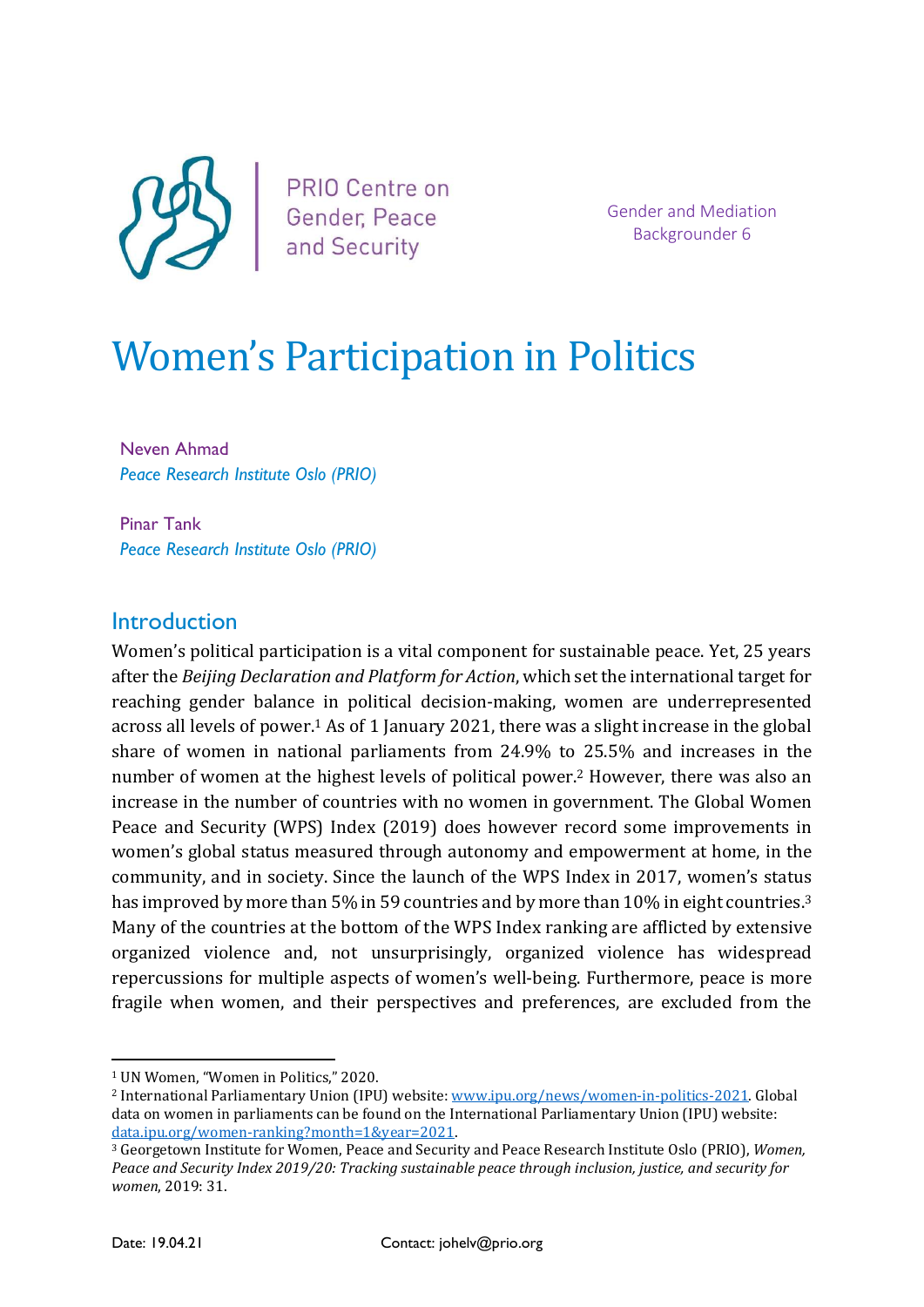political process and from political decision-making.4 Research suggests that the end of long-standing armed conflict has a positive impact on women's political representation. However, this can only be said for cases after 2000, when the international community started prioritizing women's political inclusion.<sup>5</sup>

The period following a negotiated peace settlement faces a high risk of conflict. This period is fraught with internal conflicts based on grievances, under-development and mistrust, which all increase the risk of violence.6 Raising women's representation and participation in politics can help increase the durability of peace through two mechanisms. The first is by prioritizing social welfare spending over military spending, and the second is by positively influencing public perceptions of governance quality and elite credibility.7 While the research fields acknowledge that this does not mean that women are innately peaceful, as women are capable of both perpetrating violence and promoting peace, $8$  it does illustrate the importance of governance that is representative of the population's needs and perspectives.

## Women's Political Representation: Conflicting Objectives

Elections in established democracies differ in their objectives from those held as part of peacebuilding efforts in post-conflict states. In post-conflict states where there is broad consensus in support of women's free and active electoral participation, the international community will not be faced with conflicting objectives between supporting women's political participation and the broader peace process through elections. However, in postconflict states in which there exists strong opposition against women's participation in politics, especially when local political actors are opposed to this and appeal to cultural and religious norms, the cost to the broader peace process increases significantly.9 At this point, international bodies will have to make decisions specifically regarding the case at hand.<sup>10</sup> While compromise on an issue as vital as women's participation in politics is undesirable, a return to conflict might have a worse impact on the population and on state stability. However, the decision to prioritize stability above women's rights sets a dangerous precedent moving forward. Additionally, it is during this post-conflict period in which the international community has the most impact on decision-making within the state. Therefore, to abandon women's participation in politics can undermine broader human rights within the state and the durability and legitimacy of peace. There is no single right answer to this complex issue; international bodies will have to negotiate

<sup>4</sup> Shair-Rosenfield and Wood, "Governing Well after War," 2017.

<sup>5</sup> Hughes and Tripp, "Civil War and Trajectories of Change in Women's Political Representation in Africa, 1985–2010," 2015.

<sup>6</sup> Collier et al., "Breaking the Conflict Trap : Civil War and Development Policy Research Report," 2003.

<sup>7</sup> Shair-Rosenfield and Wood, "Governing Well after War," 2017.

<sup>8</sup> Sjoberg and Gentry, Mothers, Monsters, Whores, 2007.

<sup>9</sup> Maley, "Enhancing Women's Participation in Electoral Processes in Post Conflict Countries," 2004.

<sup>10</sup> The United Nations' Focal Point for Electoral Assistance has a policy directive providing a checklist of issues that may impact country-specific policies for women's participation in politics. United Nations, "Promoting women's electoral and political participation through UN electoral assistance," 2013: 8–11.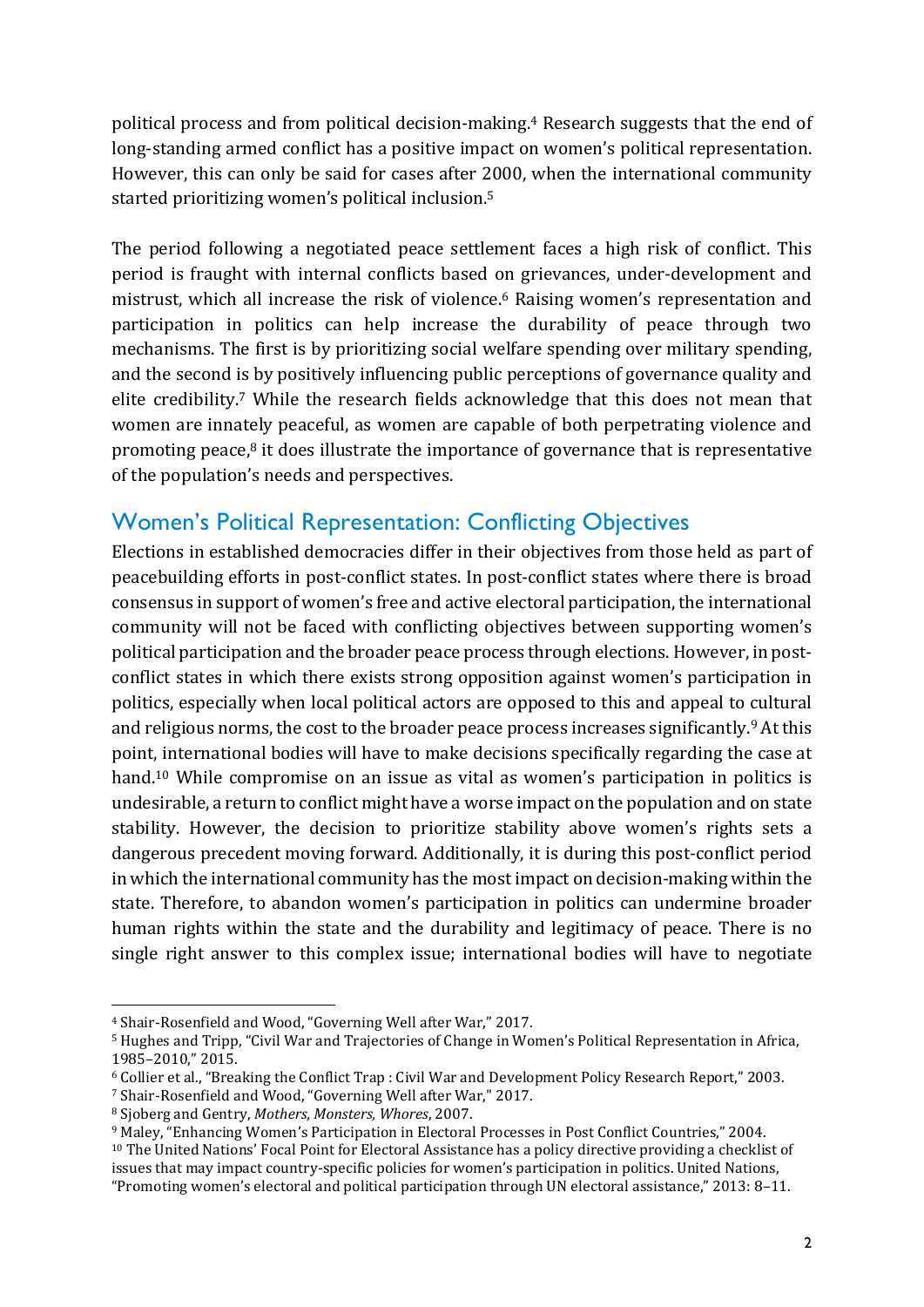based on the specifics of the case and the amount of leverage they have in the peace process.

# Obstacles to Women's Political Participation

Women face unique obstacles in entering political office and these vary depending on the region, culture and political history.11 The following is an inexhaustive list of some of the obstacles discussed in the literature:

- Poverty and low level of education of women due to limited access to economic and educational opportunities.<sup>12</sup>
- Gender stereotypes reinforced by patriarchal systems that view women's role as belonging in the home rather than in political life.<sup>13</sup>
- Violence against women in politics. $14$
- $\bullet$  Lack of political financing.<sup>15</sup>
- $\bullet$  Media prejudice against women's participation in politics.<sup>16</sup>
- Gendered aspects of the digital divide such as unsafe online spaces. These hinder women's access to and use of digital platforms. This is problematic, as political participation increasingly takes place on digital platforms. 17

## Mechanisms for Strengthening Women's Participation<sup>18</sup>

#### International Standards:

- Ensure that documents setting out international standards for the freedom and fairness of elections properly reflect the critical importance of universality and the rights of women as dictated by Articles 2 and 21 of the Universal Declaration of Human Rights, Articles 2(1) and 25 of the International Covenant on Civil and Political Rights, and Article 7 of the Convention on the Elimination of All Forms of Discrimination Against Women.<sup>19</sup>
- Encourage international bodies to take a tougher line on election deficiencies in general, and those which compromise the legitimate participation of women in particular.

<sup>11</sup> For an overview of the status of women's participation around the world, see the Global Women Peace and Security Index 2019.

<sup>12</sup> Indar, "Obstacles to Women's Political Participation in Indonesia," 2002.

<sup>13</sup> Ibid.

<sup>14</sup> Kumari et al., "Violence Against Women in Politics: A Study Conducted in India, Nepal and Pakistan," 2014.

<sup>15</sup> Media platforms such as "I know politics" discuss barriers and provide knowledge and access to actors engaged in improving women's equitable participation in politics. See: www.iknowpolitics.org/en

<sup>16</sup> Haraldsson and Wängnerud, "The Effect of Media Sexism on Women's Political Ambition," 2019. <sup>17</sup> Bardall, "Gender-Specific Election Violence: The Role of Information and Communication Technologies," 2013; Hiblinger, "Digital Inclusion in Peacemaking: Summary of Findings," 2020; Brown, "The use of ICTs in conflict and peacebuilding: A feminist perspective," 2018.

<sup>18</sup> Maley, "Enhancing Women's Participation in Electoral Processes in Post Conflict Countries," 2004. <sup>19</sup> "Universal Declaration of Human Rights"; "OHCHR | International Covenant on Civil and Political Rights"; "OHCHR | Convention on the Elimination of All Forms of Discrimination against Women," 2015.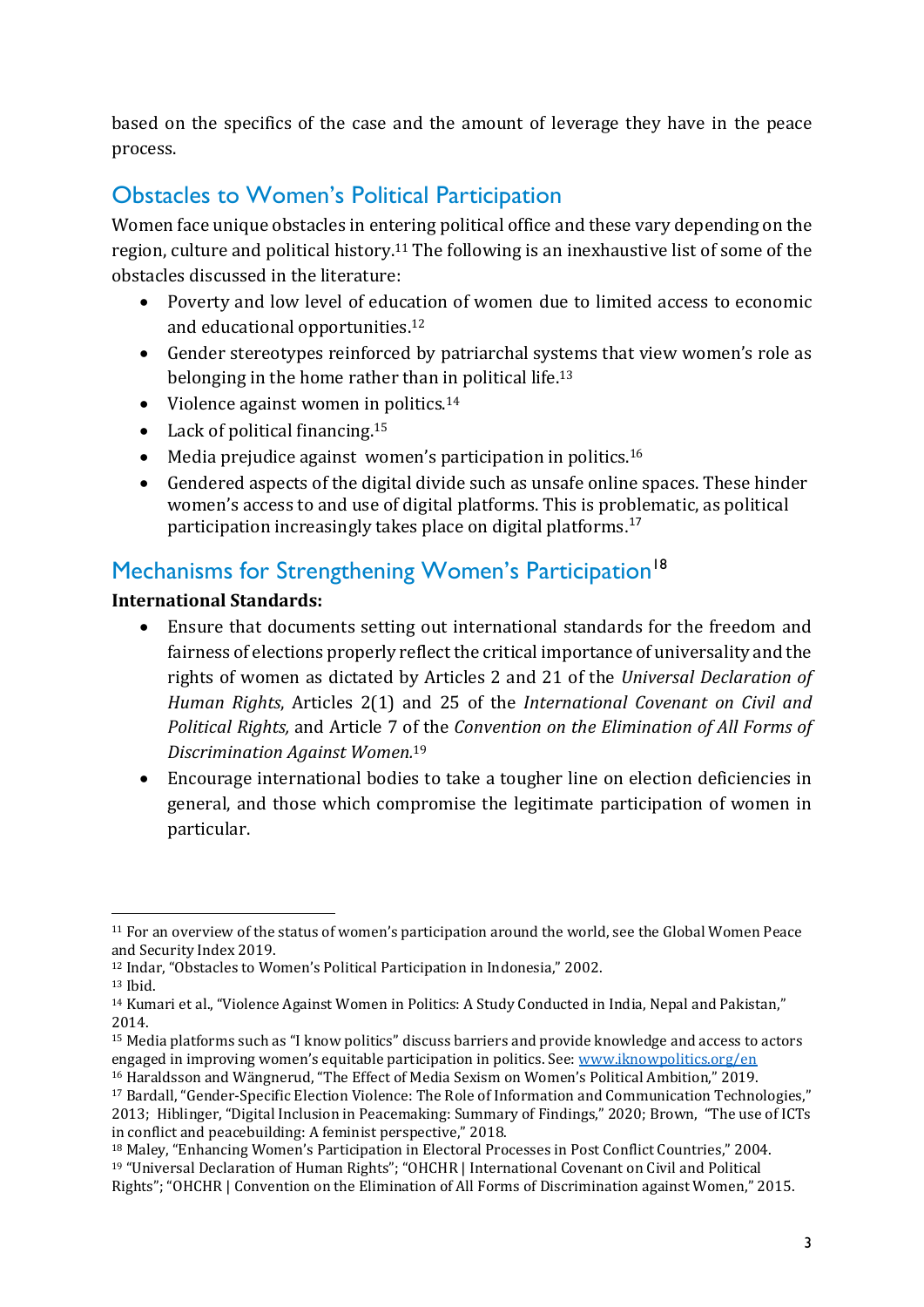- Encourage the adoption of gender quotas for the selection of female candidates to political office.<sup>20</sup>
- Develop benchmarks for levels of participation by women in different levels of election processes, which will serve as the minimum requirement for an election to be deemed "free and fair".
- Ensure that benchmarks and minimum requirements are included in guidance documents for election observers.

#### Policy Development:

- Clearly state guarantees of the rights of women in peace agreements. This is essential, as this is the time the international community's bargaining power is at its strongest Establish policy consultation that ensures women are represented and that their voices are heard. Women must be part of the process and be given decision-making power.
- Review proposed legal frameworks for elections to identify elements of the proposed mechanism which may in practice hamper women's participation. In particular, critically review the need for residency requirements in any electoral law. The latter impacts women's participation in post-conflict cases where women are often internally displaced persons and may as a result become disenfranchised.<sup>21</sup>

## Example of Gender Quota Adoption in Afghanistan

Gender quotas were adopted in the Afghan legislature following the 2001 US-led invasion of Afghanistan. While there is some debate on the intention behind this decision, it is clear that women's grassroot movements, who had been the backbone of their communities' survival, were prepared to take this opportunity. The women's rights activists saw the occupying forces' discourse focused on women as an important way to hold them accountable to their promises of women's empowerment. As such, Afghanistan's reconstruction period provided a unique opportunity for women's groups to gain political representation.22 Afghanistan currently operates under a bicameral parliament with legislated quotas for the single/lower house and at the sub-national level. Out of the 248 seats in the Wolesi Jirga, House of the People, 67 are held by women.

## Further Country Examples:

For further information on the implementation of women's participation in politics in different cases, please see the following:

<sup>20</sup> Krook makes a point that international norm diffusion is key to supporting domestic mobilization, highlighting the role that international organizations can play in strengthening demands by local groups. Krook, "Reforming Representation: The Diffusion of Candidate Gender Quotas Worldwide," 2006. <sup>21</sup> United Nations, "Women and elections," 2020.

<sup>22</sup> Institute for Democracy and Electoral Assistance, "International IDEA"; Tajali, "Gender Quota Adoption in Postconflict Contexts," 2020.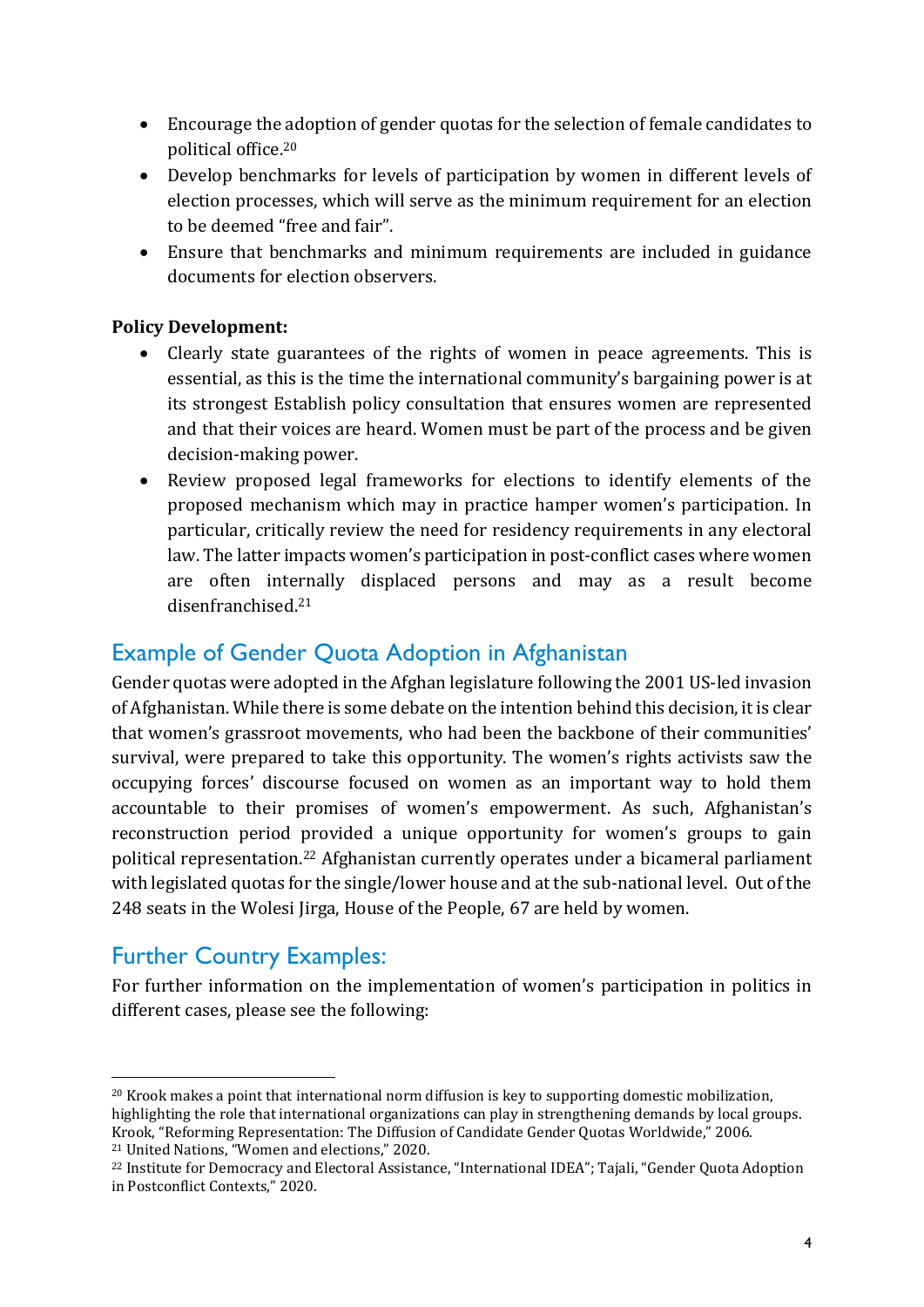- Argentina and Chile. $23$
- Afghanistan and Iraq. $24$
- Rwanda and Afghanistan.<sup>25</sup>
- $\bullet$  Colombia.<sup>26</sup>
- $\bullet$  Mexico.<sup>27</sup>
- $\bullet$  Zambia.<sup>28</sup>
- $\bullet$  Somalia.<sup>29</sup>

## **Bibliography**

Bardall, Gabrielle. "Gender-Specific Election Violence: The Role of Information and Communication Technologies." Stability: International Journal of Security and Development, 2(3), p. Art. 60. Practice Note (2013). https://www.stabilityjournal.org/articles/10.5334/sta.cs/.

- Brown, Clare. "The use of ICTs in conflict and peacebuilding: A feminist perspective. Australian Feminist Law Journal 44(1) (2018): 137–153.
- Collier, Paul, Håvard Hegre, V.L. Elliot, Marta Reynal-Querol, Anke Hoeffler, and Nicholas Sambanis. "Breaking the Conflict Trap : Civil War and Development Policy Research Report." Washington (DC): World Bank and Oxford University Press, 2003. https://openknowledge.worldbank.org/handle/10986/13938.
- Georgetown Institute for Women, Peace and Security and Peace Research Institute Oslo. 2019. Women, Peace and Security Index 2019/20: Tracking sustainable peace through inclusion, justice, and security for women. Washington, DC: GIWPS and PRIO. Available at : https://giwps.georgetown.edu/wp-content/uploads/2019/12/WPS-Index-2019-20- Report.pdf
- Gray, Tricia. "Electoral Gender Quotas: Lessons from Argentina and Chile." Bulletin of Latin American Research 22, no. 1 (2003): 52–78.
- Haraldsson, Amanda, and Lena Wängnerud. "The Effect of Media Sexism on Women's Political Ambition: Evidence from a Worldwide Study." Feminist Media Studies 19, no. 4 (May 19, 2019): 525–41. https://doi.org/10.1080/14680777.2018.1468797.
- Hiblinger, Andreas. "Digital Inclusion in Peacemaking: Summary of Findings." Graduate Institute Geneva, (2020).

https://www.researchgate.net/publication/339102730\_Digital\_Inclusion\_in\_Peacemaki ng Summary of Findings

Hughes, Melanie M., and Aili Mari Tripp. "Civil War and Trajectories of Change in Women's Political Representation in Africa, 1985–2010." Social Forces 93, no. 4 (June 1, 2015): 1513–40. https://doi.org/10.1093/sf/sov003.

Indar, Khofifah. "Obstacles to Women's Political Participation in Indonesia," 2002. Institute for Democracy and Electoral Assistance. "| International IDEA," 2020.

https://www.idea.int/data-tools/data/gender-quotas/country-view/44/35.

<sup>23</sup> Gray, "Electoral Gender Quotas," 2003.

<sup>24</sup> Krook, O'Brien, and Swip, "Military Invasion and Women's Political Representation," 2010.

<sup>25</sup> Tajali, "Gender Quota Adoption in Postconflict Contexts," 2013.

<sup>&</sup>lt;sup>26</sup> This article is interesting in that it presents the internal Colombian debates on gender quotas. Jaramillo Ruiz, "Colombia's Constitutional Debate on Gender Quotas: The Link between Representation, Merit, and Democracy," 2019.

<sup>27</sup> Kerevel, "Empowering Women?" 2019.

<sup>28</sup> Wang and Muriaas, "Candidate Selection and Informal Soft Quotas for Women," 2019.

<sup>29</sup> Nyabola, "A Seat at the Table: The Fight For Gender Parity In Kenya And Somalia," 2016 and Horst "Implementing the Women, Peace and Security agenda? Somali debates on women's public roles and political participation", 2017.